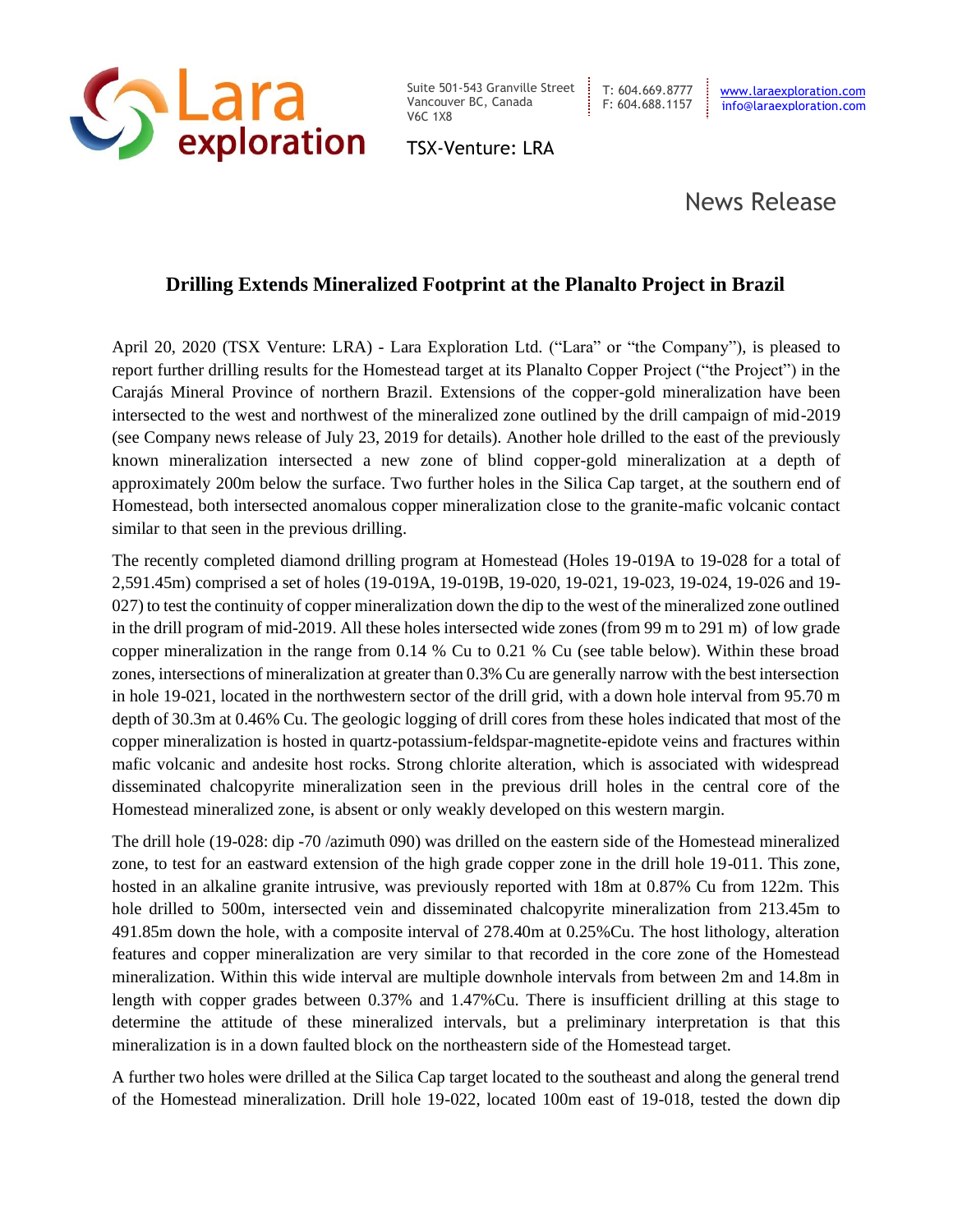extension of the mineralization intersected in that drill hole previously reported with 15.83 m at 0.94% Cu. Anomalous copper was intersected in the mafic volcanic above the east-dipping alkaline granite contact with an intersection of 24.58m at 0.20% Cu. The other drill hole, hole 19-025, located approximately 350m along strike to the south from hole 19-022, drilled tested the same east-dipping mafic volcanic-granite contact zone. This drill hole intersected, from 72m down the hole, 13.1m at 0.64% Cu in chlorite altered mafic volcanic immediately above the granite contact.

| <b>Drill Hole</b> | <b>E-UTM</b> | <b>N-UTM</b> | Cut-off      | Cu-Zone | From (m) | To $(m)$ | Int $(m)$ | Cu %    | Au (ppb)   |
|-------------------|--------------|--------------|--------------|---------|----------|----------|-----------|---------|------------|
|                   | Sirgas 2000  | Sirgas 2000  | Cu %         |         |          |          |           |         |            |
| 19-019A           | 636000.5     | 9295000      |              |         | 17.22    | 26.55    | 9.33      | 0.41    | 12         |
| 19-019B           | 636000.6     | 9295000      |              |         | 22.95    | 67.1     | 44.15     | 0.18    | 16         |
| 19-020            | 636630       | 9295100      |              |         | 2        | 200      | 198       | 0.21    | 13         |
| including         |              |              |              |         | 7.7      | 16.1     | 8.4       | 0.39    | 19         |
| and               |              |              |              |         | 23.25    | 31.85    | 8.6       | 0.58    | 13         |
| and               |              |              |              |         | 76.57    | 80.4     | 3.83      | $0.89*$ | 81         |
| and               |              |              |              |         | 130      | 140.2    | 10.2      | 0.39    | 23         |
| and               |              |              |              |         | 155.23   | 160.4    | 5.17      | 0.71    | 67         |
| 19-021            | 636588       | 9295202      | $> 0.1\%$ Cu | Sul     | 23       | 156.7    | 133.7     | 0.27    | 27         |
| including         |              |              | $> 0.3 %$ Cu | Sul     | 95.7     | 126      | 30.3      | 0.46    | 41         |
| and               |              |              | $> 0.3 %$ Cu | Sul     | 132.1    | 136.6    | 4.5       | 0.7     | 59         |
| and               |              |              | $> 0.3 %$ Cu | Sul     | 142.7    | 156.7    | 14        | 0.69    | 75         |
| 19-022            | 637523       | 9294604      |              |         | 84       | 108.58   | 24.58     | 0.21    | 14         |
| 19-023            | 636490       | 9295150      | $> 0.1\%$ Cu | Ox +Sul | 9        | 147      | 138       | 0.16    | 16         |
| including         |              |              | $> 0.3 %$ Cu | Sul     | 29       | 39.2     | 10.2      | 0.51    | 55         |
| and               |              |              | $> 0.3 %$ Cu | Sul     | 127.8    | 130.2    | 2.4       | 0.67    | 66         |
| 19-024            | 636570       | 9294951      | .0.1% Cu     | Ox +Sul | 1.7      | 100.9    | 99.2      | 0.19    | 15         |
| including         |              |              | $> 0.3 %$ Cu | Sul     | 83.8     | 92.8     | 9         | 0.84    | 97         |
| 19-025            | 637612       | 9294267      | >0.3% Cu     | Ox      | 8.5      | 11.3     | 2.8       | 0.5     | $\sqrt{4}$ |
| including         |              |              | >0.3% Cu     | Sul     | 72       | 85.1     | 13.1      | 0.65    | 46         |
| 19-026            | 637000       | 9295050      | > 0.1% Cu    | Ox +Sul | 3.9      | 203      | 199.1     | 0.15    | 18         |
| including         |              |              | > 0.3% Cu    | Sul     | 54       | 56       | 2         | 0.36    | 32         |
| and               |              |              | > 0.3% Cu    | Sul     | 109.7    | 112.8    | 3.1       | 2.39    | 113        |
| and               |              |              | > 0.3% Cu    | Sul     | 187.26   | 189.75   | 2.49      | 1.01    | 18         |
| 19-027            | 636668       | 9295050      | $> 0.1\%$ Cu | Ox +Sul | 3.9      | 295.85   | 291.85    | 0.19    | 17         |
| including         |              |              | >0.3 % Cu    | Sul     | 62.65    | 65.49    | 2.84      | 0.6     | 39         |
| and               |              |              | >0.3 % Cu    | Sul     | 77       | 79       | 2         | 0.39    | 39         |
| and               |              |              | >0.3 % Cu    | Sul     | 87       | 89       | 2         | 1.04    | 45         |
| and               |              |              | >0.3 % Cu    | Sul     | 115.45   | 133.5    | 18.05     | 0.45    | 21         |
| and               |              |              | >0.3 % Cu    | Sul     | 149.35   | 153      | 3.65      | 0.7     | 59         |
| and               |              |              | >0.3 % Cu    | Sul     | 182.85   | 185.14   | 2.29      | 0.92    | 137        |
| and               |              |              | >0.3 % Cu    | Sul     | 203.7    | 215.1    | 11.4      | 0.46    | 40         |
| and               |              |              | >0.3 % Cu    | Sul     | 223      | 225      | 2         | 0.36    | 35         |

#### **Table of intersections**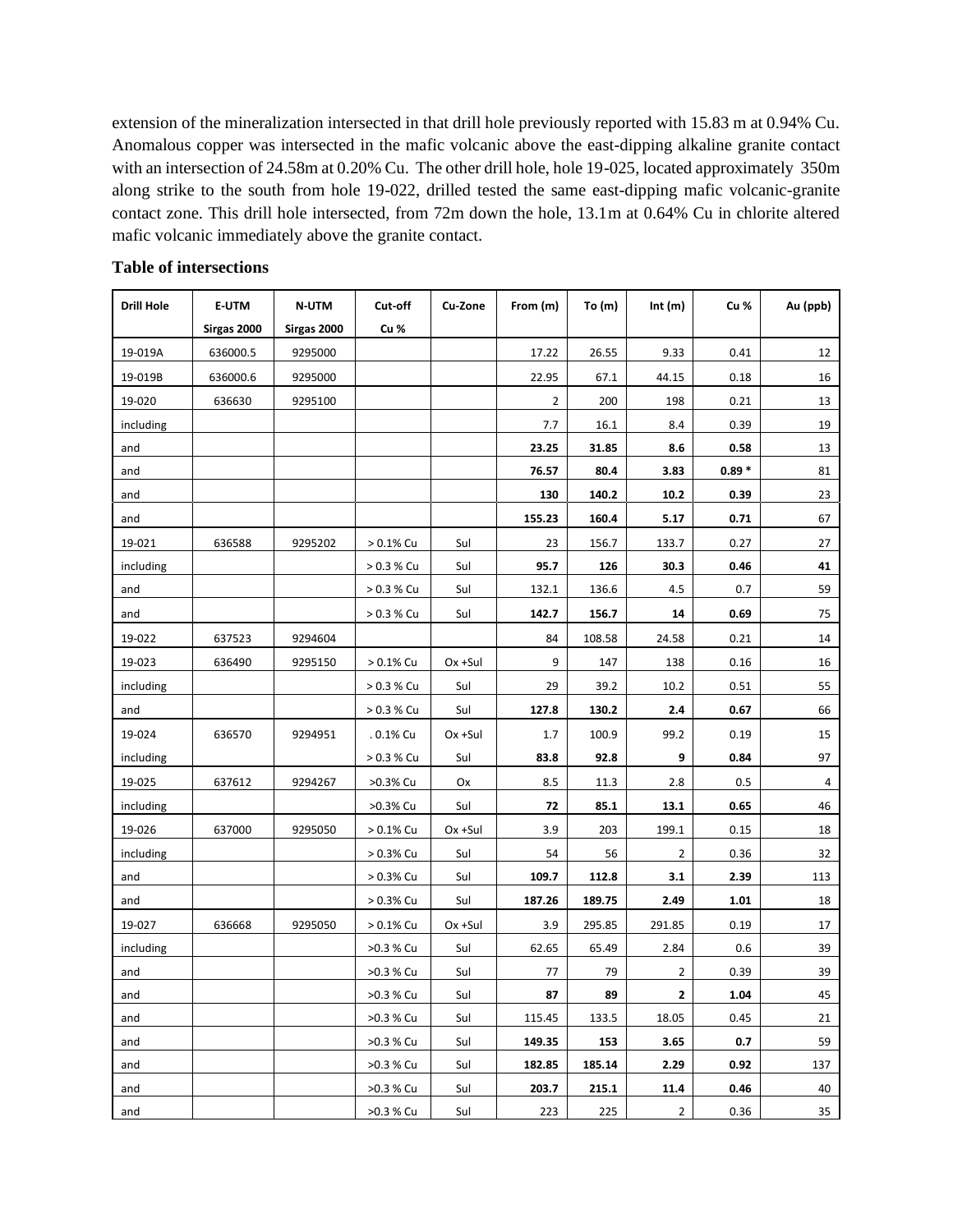| and       |        |         | >0.3 % Cu    | Sul | 292.35 | 295.85 | 3.5   | 0.45 | 58  |
|-----------|--------|---------|--------------|-----|--------|--------|-------|------|-----|
| 19-028    | 637123 | 9295100 | $> 0.1 %$ Cu | Sul | 213.45 | 491.85 | 278.4 | 0.25 | 37  |
| including |        |         | $> 0.3\%$ Cu | Sul | 215.9  | 222    | 6.1   | 0.37 | 22  |
| and       |        |         | $> 0.3\%$ Cu | Sul | 228.05 | 231.8  | 3.75  | 0.57 | 19  |
| and       |        |         | $> 0.3\%$ Cu | Sul | 253.7  | 266.35 | 11.8  | 0.65 | 70  |
| and       |        |         | $> 0.3\%$ Cu | Sul | 271.45 | 277    | 5.55  | 0.71 | 327 |
| and       |        |         | $> 0.3\%$ Cu | Sul | 294.7  | 306.8  | 12.1  | 0.43 | 53  |
| and       |        |         | $> 0.3\%$ Cu | Sul | 313.2  | 328    | 14.8  | 0.49 | 64  |
| and       |        |         | $> 0.3\%$ Cu | Sul | 344.11 | 353.45 | 9.34  | 0.53 | 89  |
| and       |        |         | $> 0.3\%$ Cu | Sul | 400.25 | 407    | 6.75  | 0.44 | 37  |
| and       |        |         | $> 0.3\%$ Cu | Sul | 469    | 471    | 2     | 1.47 | 138 |

Intersections reported are down-hole composited intersections with 2m or greater in length at a 0.3% Cu cut-off and with no more than 4 m of internal lower grade intervals.

\* - This composite contains one sample with copper assay value above the upper detection limit of 10,000 ppm Cu - sample value set at 10,001 ppm Cu.

Concurrent with the drilling program a campaign of ground Induced Polarization (IP) geophysics was conducted on profiles across the Homestead and Silica Cap targets. A number of IP chargeability anomalies are identified with the most significant anomalies located in mafic volcanics at the southeast part of Homestead target trend, close to the granite contact. A further strong anomaly is interpreted at depth, 200- 350m vertically below the surface, approximately 500m to the west of the Homestead target and is tentatively interpreted as a possible down-dip western extension of the Homestead mineralization. Diamond drilling is planned to test both these chargeability anomalies once Covid-19 related lockdowns and travel restrictions are lifted, along with additional geophysical surveys.

### **Sampling methodology, Chain of Custody, Quality Assurance and Quality Control**

All the drill core cutting and sampling was carried out by or under the supervision of the company´s Vice President Exploration and the chain of custody of the drill core from the Project area to the Company´s sample preparation facility in Canaã das Carajás was continuously monitored. Sample intervals for the drill core varied between 1 and 2 meters along the core depending on the lithology and the degree of copper mineralization. Blank and certified gold and copper reference materials were inserted at approximately every 20th sample.

The core samples were delivered by company personnel to the SGS-Geosol sample preparation laboratory in Parauapebas, located 65 km to the north from the Project, where they were crushed and pulverized. The sample pulps were dispatched by SGS-Geosol to their own analytical laboratory at Vespasiano near Belo Horizonte, Minas Gerais State, Brazil. The pulps were subjected to 4-acid digestion with copper and 49 other elements were determined by ICM. Gold was determined by fire assay fusion and an atomic absorption (AAS) on a 50-gram charge.

#### **About the Planalto Project**

The Planalto Copper Project covers meta-volcano-sedimentary sequences and intrusives of early Proterozoic-age with IOCG-type mineralization, located near Vale's Sossego copper mine and Oz Minerals Antas copper mine, in the Carajás Mineral Province of northern Brazil. Lara has the option to purchase